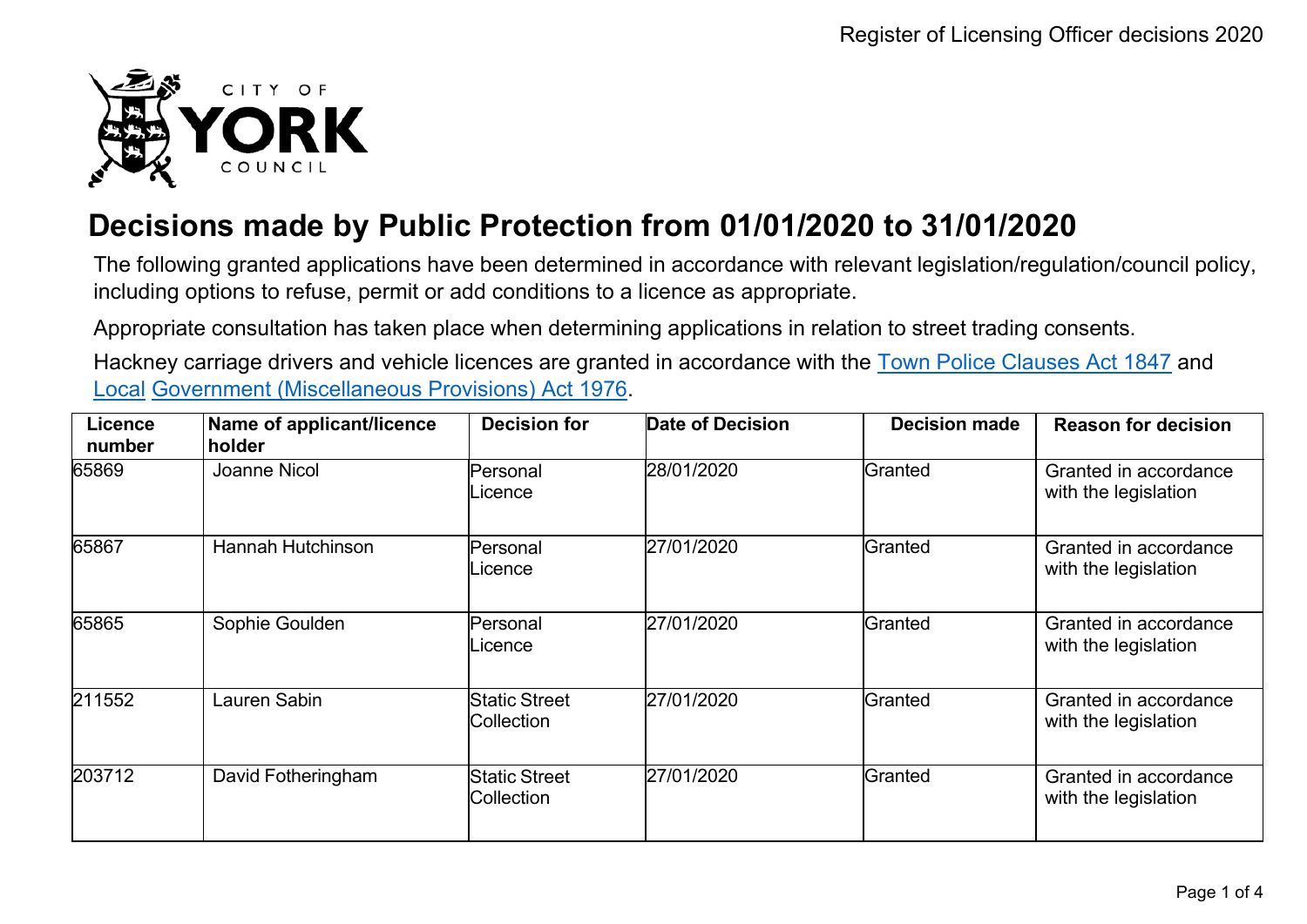Register of Licensing Officer decisions 2020

| Licence<br>number | Name of applicant/licence<br>holder | <b>Decision for</b>                                  | <b>Date of Decision</b> | <b>Decision made</b> | <b>Reason for decision</b>                    |
|-------------------|-------------------------------------|------------------------------------------------------|-------------------------|----------------------|-----------------------------------------------|
| 211537            | <b>Beth Dawes</b>                   | <b>Static Street</b><br>Collection                   | 27/01/2020              | Granted              | Granted in accordance<br>with the legislation |
| 211512            | Jane Maddison                       | <b>Static Street</b><br>Collection                   | 24/01/2020              | Granted              | Granted in accordance<br>with the legislation |
| 211508            | David Kennedy                       | <b>Occasional Static</b><br><b>Street Collection</b> | 24/01/2020              | Granted              | Granted in accordance<br>with the legislation |
| 211484            | <b>Rachel Wesley</b>                | <b>Static Street</b><br>Collection                   | 23/01/2020              | Granted              | Granted in accordance<br>with the legislation |
| 0204427           | <b>Lucy Gray</b>                    | <b>Static Street</b><br>Collection                   | 22/01/2020              | Granted              | Granted in accordance<br>with the legislation |
| 022872            | <b>John Farrow</b>                  | <b>Scrap Metal</b><br>Collector                      | 22/01/2020              | Granted              | Granted in accordance<br>with the legislation |
| 065848            | <b>Flame Teale</b>                  | <b>Personal Licence</b>                              | 21/01/2020              | Granted              | Granted in accordance<br>with the legislation |
| 065832            | Andrea Gaiga                        | <b>Personal Licence</b>                              | 21/01/2020              | Granted              | Granted in accordance<br>with the legislation |
| 065827            | Katarzyna Kunicka                   | <b>Personal Licence</b>                              | 21/01/2020              | Granted              | Granted in accordance<br>with the legislation |
| 065820            | <b>Suzanne Lucy Scot</b>            | <b>Personal Licence</b>                              | 21/01/2020              | Granted              | Granted in accordance<br>with the legislation |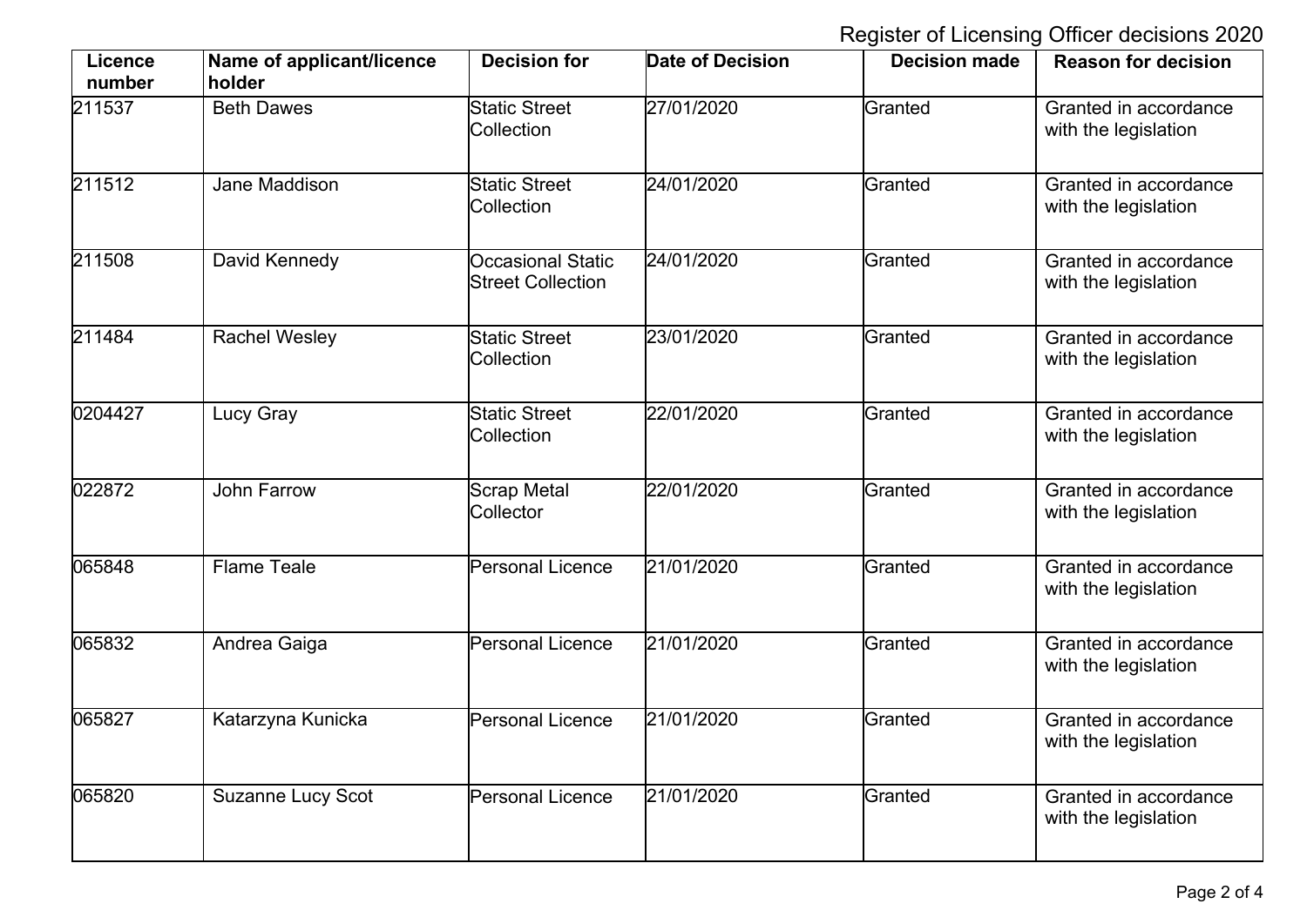Register of Licensing Officer decisions 2020

| <b>Licence</b><br>number | Name of applicant/licence<br>holder | <b>Decision for</b>                | <b>Date of Decision</b> | <b>Decision made</b> | <b>Reason for decision</b>                    |
|--------------------------|-------------------------------------|------------------------------------|-------------------------|----------------------|-----------------------------------------------|
| 065700                   | <b>Yuzong York Ltd</b>              | <b>Premises Licence</b>            | 18/01/2020              | Granted              | Granted in accordance<br>with the legislation |
| 065676                   | <b>Red Chilli Leeds Ltgd</b>        | <b>Premises Licence</b>            | 16/01/2020              | Granted              | Granted in accordance<br>with the legislation |
| 211298                   | <b>Andrew Dunkinson</b>             | <b>Static Street</b><br>Collection | 15/01/2020              | Granted              | Granted in accordance<br>with the legislation |
| 211282                   | <b>Emily Reynolds</b>               | <b>Static Street</b><br>Collection | 15/01/2020              | Granted              | Granted in accordance<br>with the legislation |
| 065118                   | Stuart elly                         | <b>Premises Licence</b>            | 10/01/2020              | Granted              | Granted in accordance<br>with the legislation |
| 65773                    | <b>Emily Greenwood</b>              | Practitioner<br>Registration       | 10/01/2020              | Granted              | Granted in accordance<br>with the legislation |
| 066121                   | <b>Natasha Clunies Ross</b>         | Practitioner<br>Registration       | 10/01/2020              | Granted              | Granted in accordance<br>with the legislation |
| 066116                   | Sylvia Schroer                      | <b>Premises Licence</b>            | 09/01/2020              | Granted              | Granted in accordance<br>with the legislation |
| 065648                   | Adam Lyons                          | <b>Premises Licence</b>            | 08/01/2020              | Granted              | Granted in accordance<br>with the legislation |
| 021117                   | David Gregson                       | <b>Static Street</b><br>Collection | 08/01/2020              | Granted              | Granted in accordance<br>with the legislation |